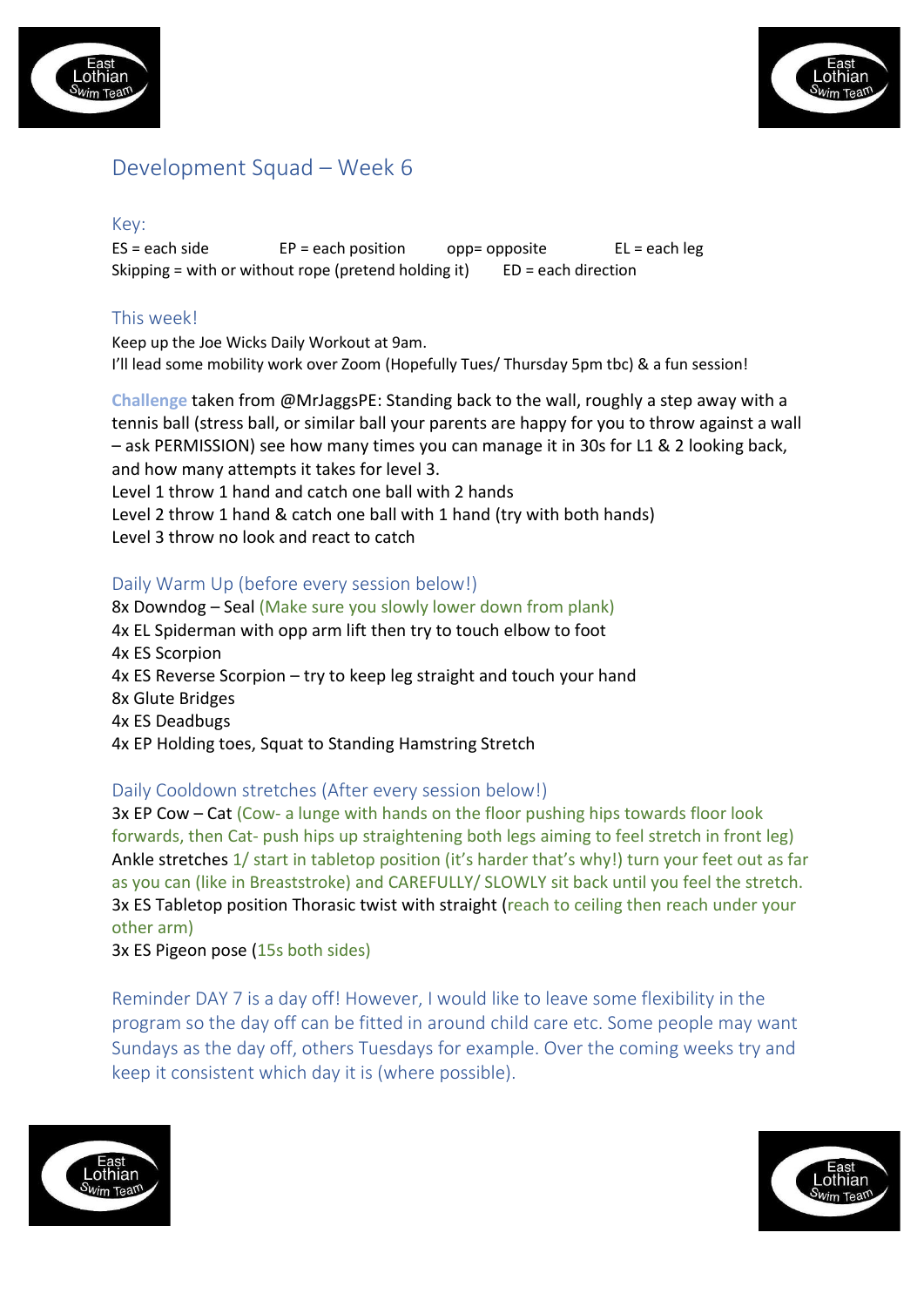



## Day 1 – Strength [Focusing on controlled good technique/quality reps]

\*This week during the strength session we are going to the 3 lower body exercises then 3 upper body then 3 core\*

3 Rounds of 9 exercises with 15s between exercises where possible:

30s Wall Sit (squeeze a football, or similar sized object, between knees)

6x ES Split Squat (start from the floor, back knee on towel/ pillow, front leg toes pointing forwards, knee in line with ankle)

3x 5s ES Hamstring Curl (Lying on your front on a flat surface, with one knee bent, with theraband anchored down, tie it around your calf and pull your heel towards your glute and hold. If you can't tie your theraband to anything ask your mum/ dad/ sibling to hold your calf @90degrees whilst you pull your heel towards her glute)

10x Negative Push Ups (Best Quality: keep elbows tucked - start in plank, lower slowly to the ground then start again)

10x Face Pulls (with Band anchored at hip level pull it up towards your face, keeping shoulders back/down and elbows high)

10x Prone WIYTs (lying on front, arms outstretched thumbs up to ceiling, all whilst squeezing shoulders back & together lift arms to form a I then Y shape…)

6x ES Plank pull through (Bottle or tin on left side, holding plank, use right hand to pull the bottle or tin under you to the right then use your left hand to pull it through to the left)

12x Knee Tucks (Lying on your back bring your knees up and then straighten legs keeping feet off the floor)

20x EL Scissor Flutter Kicks in Streamline



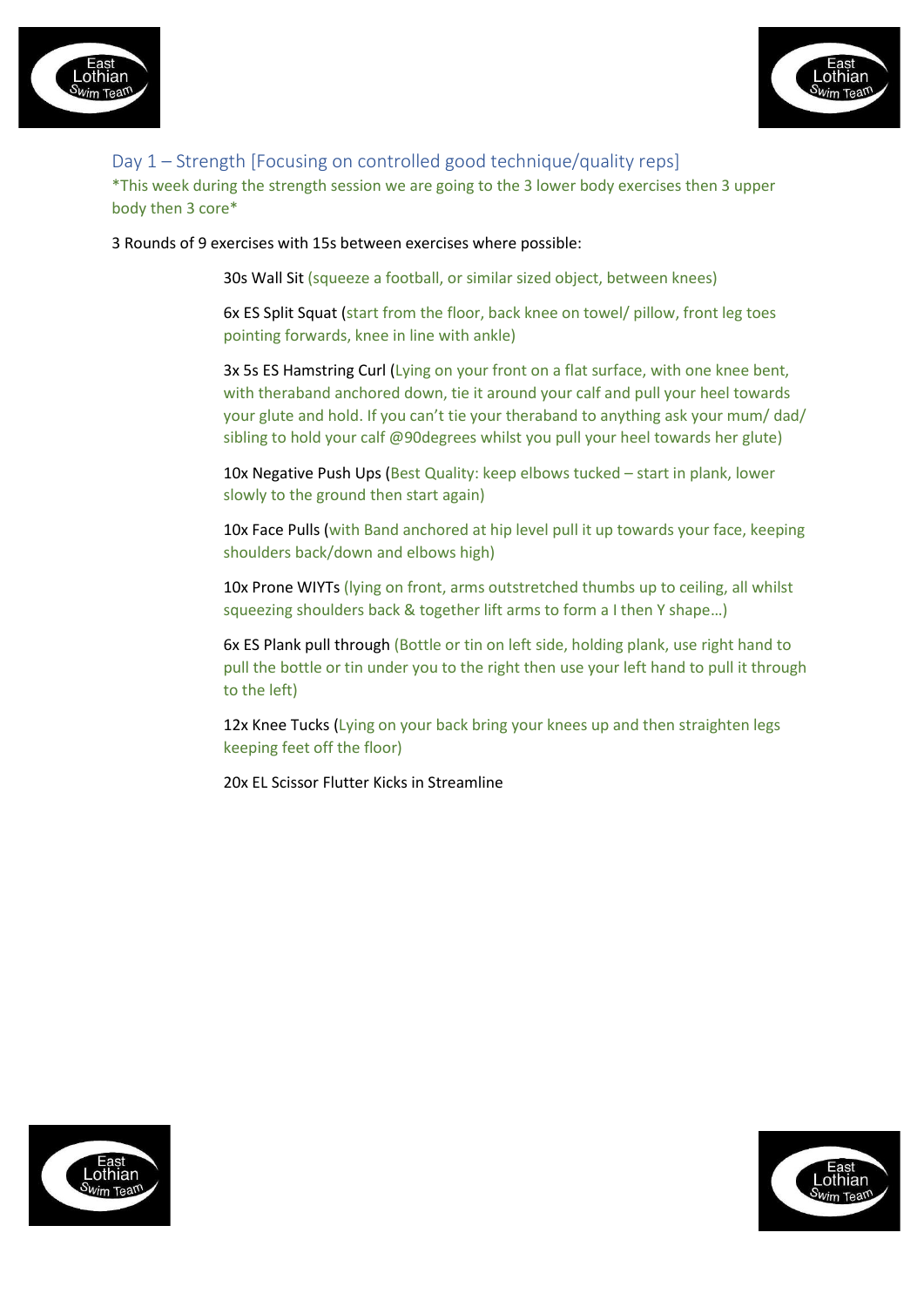



## Day 2 – Energy Systems [Aerobic work, getting your heart rate up]

Slightly different this week with some stair climbs – stairs in your house/ block are fine (as long as your parents are ok with it) Minimum 12 steps – so if you only have 8 steps in the house you'll need to go up twice to make 16. All at steady pace – be careful it some of the variations might feel weird & unnatural!

4mins normal steps (alternate feet each step) 3mins alternate feet every second step 2mins both feet every step (remember to swap which foot steps up first) 1min 2 Up 1 Down +60s

2mins Walk up backwards – normal steps 2mins both feet every step (alternating which foot steps up first) +30s

1min 2 Up 1 Down 2mins both feet every step (remember to swap which foot steps up first) 3mins alternate feet every second step 4mins normal steps (alternate feet each step) +60s

2mins Walk up backwards – normal steps 2mins both feet every step (alternating which foot steps up first)

Day 3 – Mobility (Coach Led)